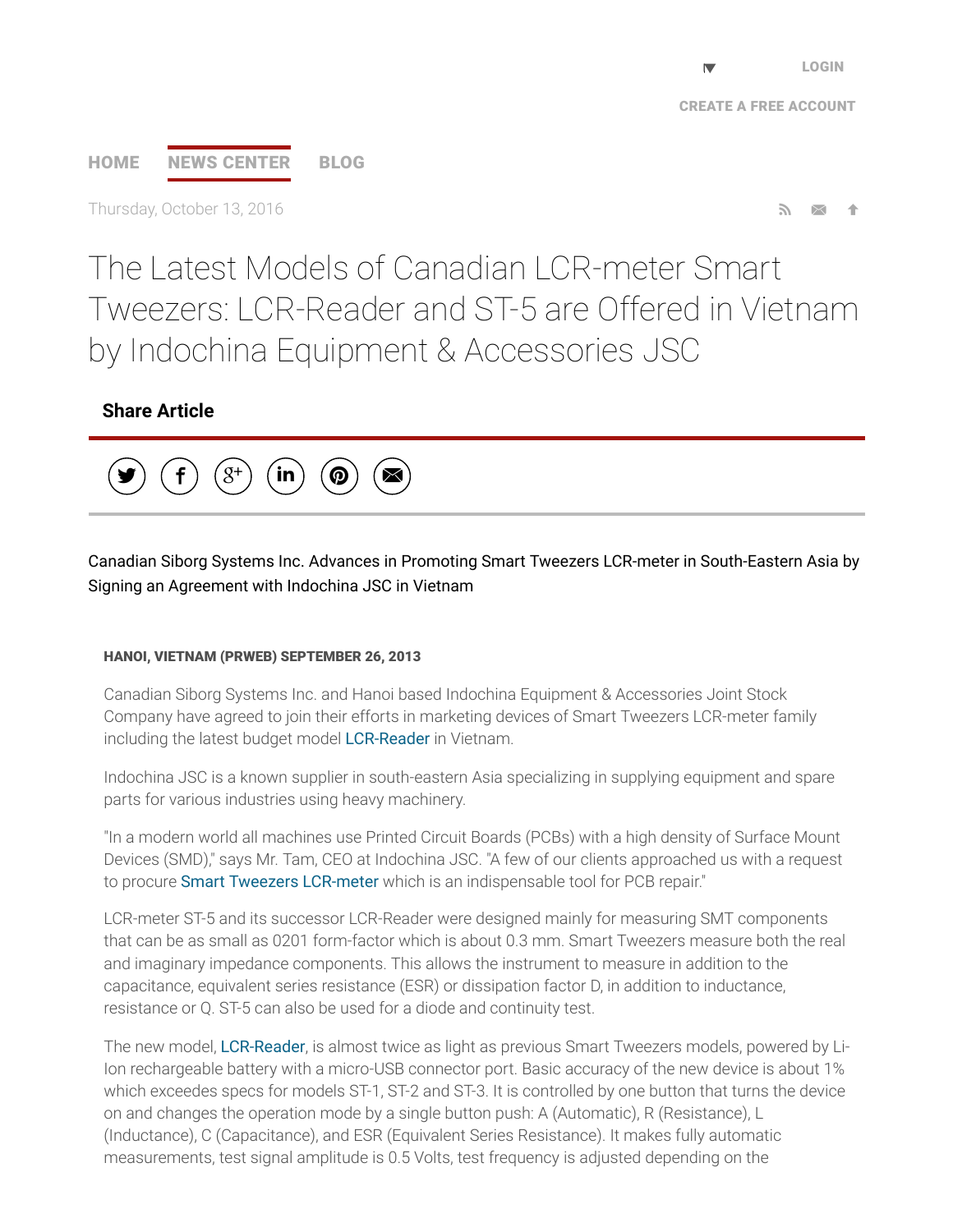component type and value. Alike Smart [Tweezers](http://www.prweb.net/Redirect.aspx?id=aHR0cDovL3d3dy5zaWJvcmcuY29tL3NtYXJ0dHdlZXplcnM=), LCR-Reader measures the main impedance component L, C or R and also parasitics, such as R for L, C.

On a picture to the right is a screen showing measurement of an inductance, where AM shows that the measurement mode is Automatic Mode, Rs specifies parasitic series resistance of the inductor, 10 kHz is the test frequency, L shows that the component measured is an inductance, 104.8 uH is the inductance in micro-Henrys, and the battery sign indicates the battery charge level.

Compared to ST-5 the following features are not available: automatic offset correction, component sorting, diode and continuity test. The most important drawback of LCR-Reader is the level of test signal which is 0.5 V rms that does not allow to use it for ceramic capacitors, similarly to ST-1, ST-2 and ST-3 it gives a lower value of the capacitance.

Currently Siborg Systems Inc offers a sale price for [LCR-Reader](http://www.prweb.net/Redirect.aspx?id=aHR0cDovL3d3dy5sY3ItcmVhZGVyLmNvbQ==) until the end of October.

You may also watch a brief demonstration of [LCR-Reader](http://www.prweb.net/Redirect.aspx?id=aHR0cDovL3d3dy55b3V0dWJlLmNvbS93YXRjaD92PUtvRVFacTJaa3RB) on Youtube.

A detailed comparison of features of the LCR-Reader and previous models is presented in this Smart Tweezers [Comparison](http://www.prweb.net/Redirect.aspx?id=aHR0cDovL3d3dy5sY3ItcmVhZGVyLmNvbS9MQ1ItUmVhZGVyLVNULWNvbXBhcmlzb24ucGRm) Table.

Feature Summary Automatic measurement of Inductance, Capacitance, Resistance and ESR Basic accuracy of 1% Automatic selection of the best range Lithium-Ion battery and USB charger connection port Weight of 28 gramms (1 oz)

For more information please refer to Smart Tweezers Manual. Latest news are available in our Smart Tweezers Blog. For previous developments please refer to Smart Tweezers Retrospective.

About Siborg Systems Inc:

Established in 1994, Siborg Systems Inc. is a source of engineering software and hardware tools for semiconductor and electronics industry. Located in the city of Waterloo, Ontario, Canada, it enjoys being part of the local world-renowned high-tech community.

#### About Indochina JSC:

Indochina Equipment & Accessories Joint Stock Company, was established in 2009 by experienced members in Vietnam market and based on strategic relationship with top construction machinery manufacturing groups in the world. We are now one of the top Vietnamese companies specialized in supplying equipment and spare parts for transportation, construction, coal mining industries, industrial zones, ports, environment,….

Besides, in order to meet customers' demand, we also supply used machines directly imported from China, Korea, Japan, America and European countries.

Under the leadership of board management together with creativeness and enthusiasm in team working environment of our staffs who always make best efforts for the company's development, we have formed the prestige towards investors, customers in domestic and from oversea. Our trading products have been presenting in many important projects of the country.

Indochina Equipment & Accessories Joint Stock Company Address: No.1 - LK6B, MoLao Urban, HaDong Dist, Hanoi, Vietnam Tel: (+84) 4-7.303.5666 Fax: (+84) 4-7.303.4666 E-mail: info (at) indochina-vn (dot) com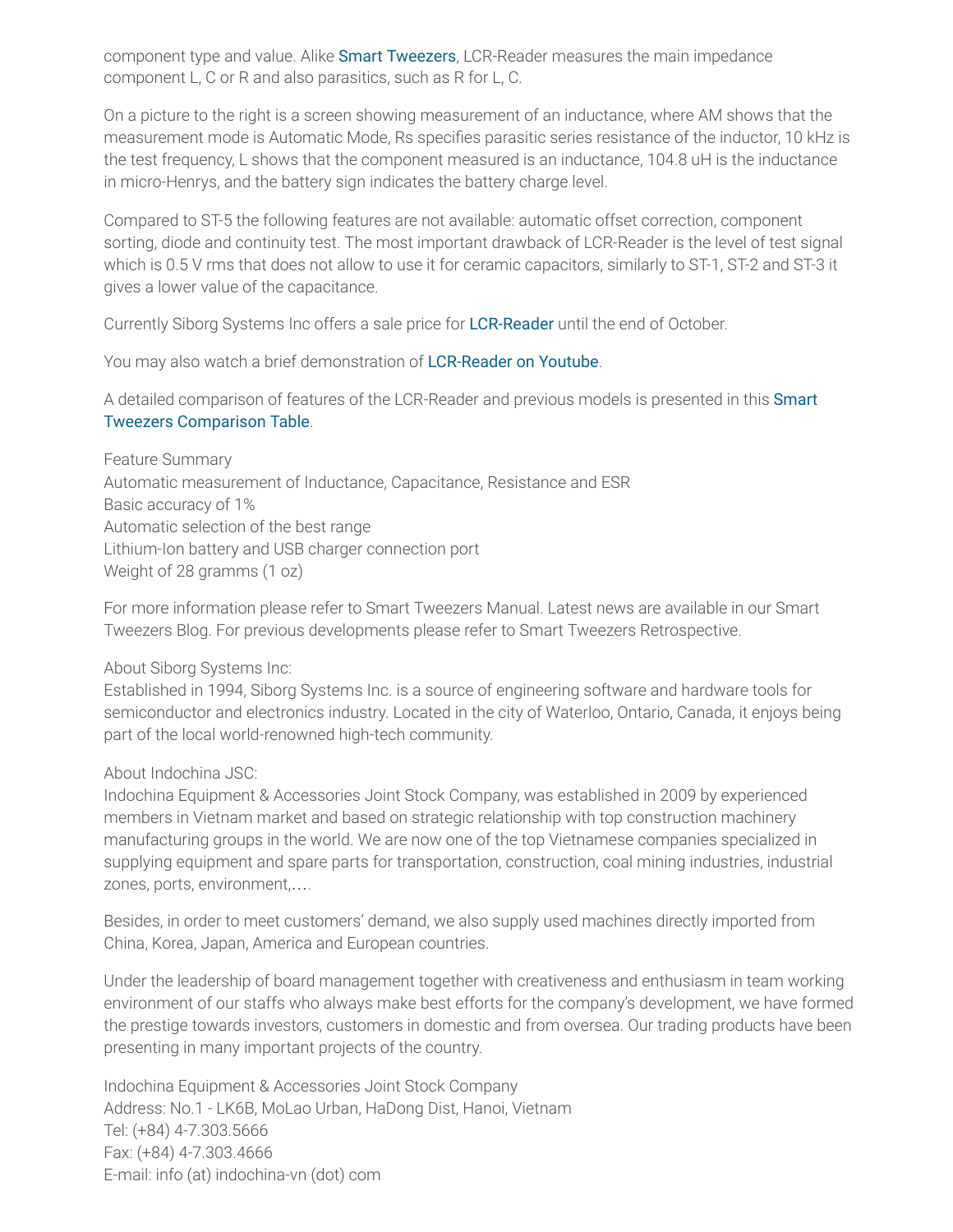Share article on socal media or email:



View article via:

[PDF](http://www.prweb.com/pdfdownload/11154624.pdf) [PRINT](http://www.prweb.com/printer/11154624.htm)



LCR-Reader, the Lightest LCRmeter, on Sale Until October 31, 2013

The new model LCR-Reader of the Smart Tweezers family is targeting consumer market.

### Contact Author